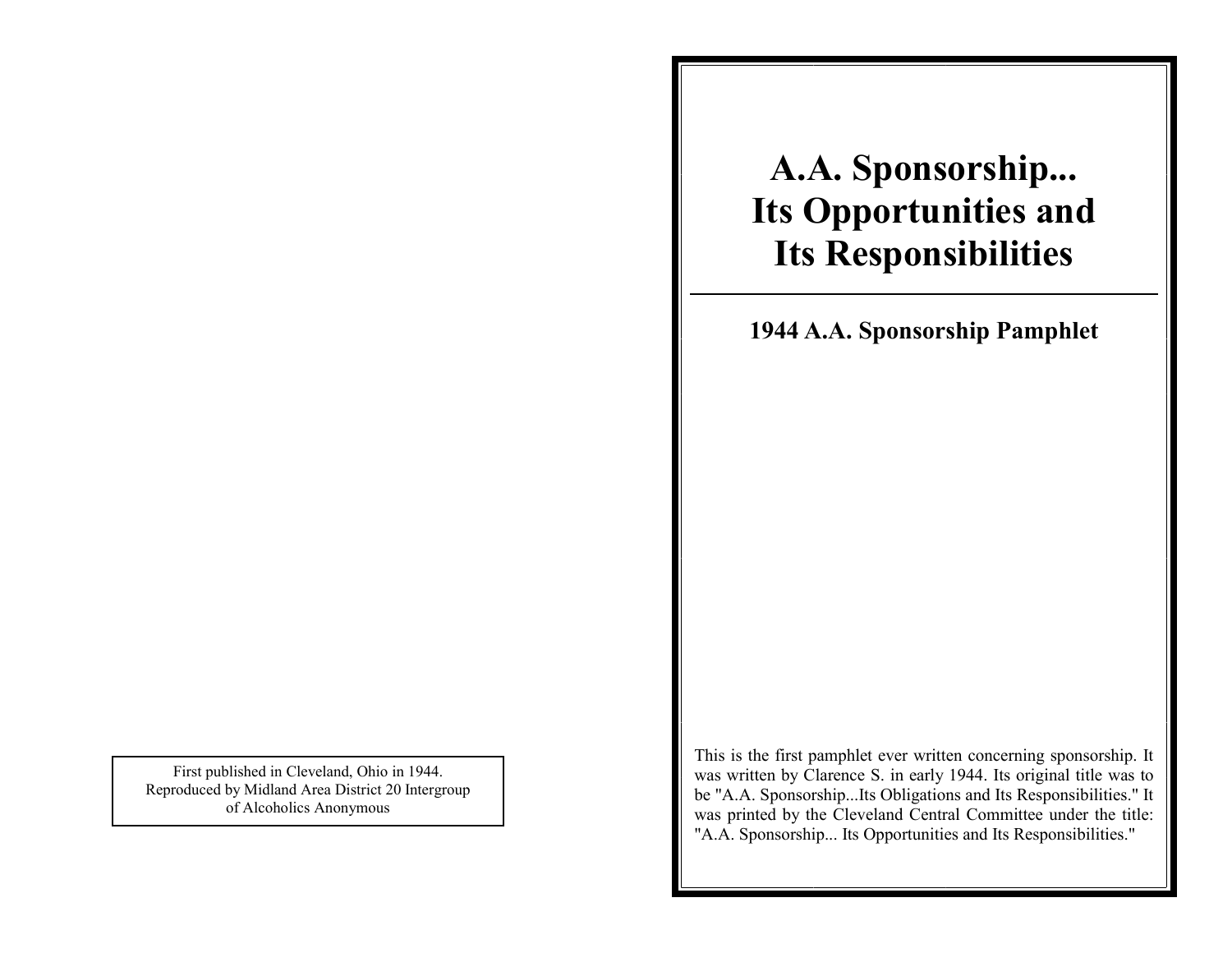#### **PREFACE**

Each member of Alcoholics Anonymous is a potential sponsor of a new member and should clearly recognize the obligations and duties of such responsibility.

The acceptance of an opportunity to take the A.A. plan to a sufferer of alcoholism entails very real and critically important responsibilities. Each member, undertaking the sponsorship of a fellow alcoholic, must remember that he is offering what is frequently the last chance of rehabilitation, sanity or maybe life itself.

Happiness, Health, Security, Sanity and Life of human beings are the things we hold in balance when we sponsor an alcoholic.

No member among us is wise enough to develop a sponsorship program that can be successfully applied in every case. In the following pages, however, we have outlined a suggested procedure, which supplemented by the member's own experience, has proven successful.

#### **PERSONAL GAINS OF BEING A SPONSOR**

No one reaps full benefit from any fellowship he is connected with unless he whole-heartedly engages in its important activities. The expansion of Alcoholics Anonymous to wider fields of greater benefit to more people results directly from the addition of new, worth-while members or associates.

Any A.A. who has not experienced the joys and satisfaction of helping another alcoholic regain his place in life has not yet fully realized the complete benefits of this fellowship. On the other hand, it must be clearly kept in mind that the only possible reason for bringing an alcoholic into A.A. is for that person's gain. Sponsorship should never be undertaken to -

- 1. Increase the size of the group
- 2. For personal satisfaction and glory
- 3. Because the sponsor feels it his duty to re-make the world

Until an individual has assumed the responsibility of setting a shaking, helpless human being back on the path toward becoming a healthy useful, happy member of society, he has not enjoyed the complete thrill of being an A.A.

#### **CONSULT OLDER MEMBERS IN A.A.\***

These suggestions for sponsoring a new man in A.A. teachings are by no means complete. They are intended only for a framework and general guide. Each individual case is different and should be treated as such. Additional information for sponsoring a new man can be obtained from the experience of older men in the work. A co-sponsor, with an experienced and newer member working on a prospect, has proven very satisfactory. Before undertaking the responsibility of sponsoring, a member should make certain that he is able and prepared to give the time, effort, and thought such an obligation entails. It might be that he will want to select a co-sponsor to share the responsibility, or he might feel it necessary to ask another to assume the responsibility for the man he has located.

#### **IF YOU ARE GOING TO BE A SPONSOR...BE A GOOD ONE!**

(\* These headings were not in the original draft for this pamphlet. They were added for the first, and subsequent printings.)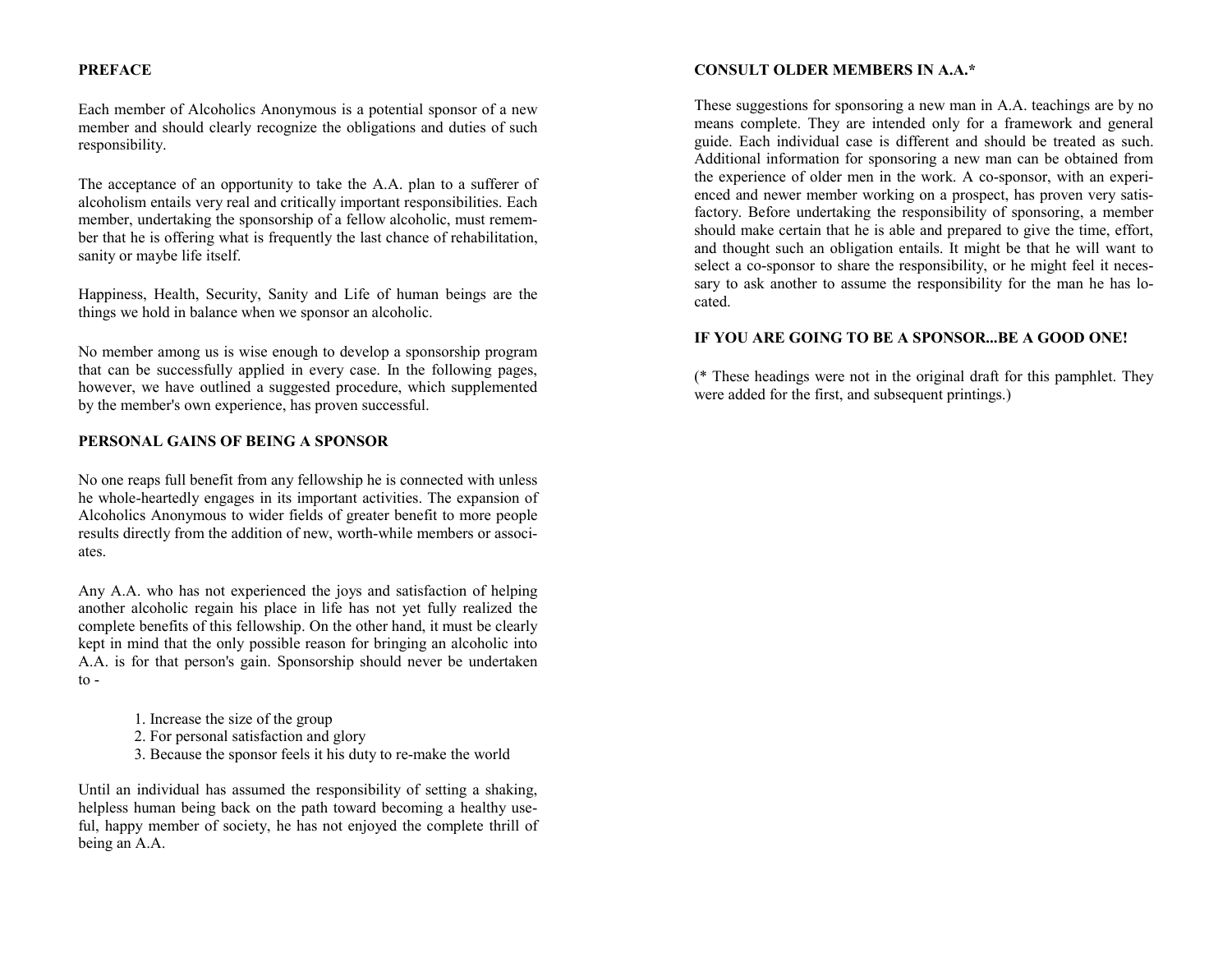sire, patience, faith, study and application are most important in determining each individual's plan of action in gaining full benefits of A.A.

### **INTRODUCE FAITH\***

7. Since the belief of a Power greater than oneself is the heart of the A.A. plan, and since this idea is very often difficult for a new man, the sponsor should attempt to introduce the beginnings of an understanding of this all-important feature.

Frequently this can be done by the sponsor relating his own difficulty in grasping a spiritual understanding and the methods he used to overcome his difficulties.

#### **LISTEN TO HIS STORY\***

8. While talking to the newcomer, take time to listen and study his reactions in order that you can present your information in a more effective manner. Let him talk too. Remember...Easy Does It.

#### **TAKE TO SEVERAL MEETINGS\***

9. To give the new member a broad and complete picture of A.A., the sponsor should take him to various meetings within convenient distance of his home. Attending several meetings gives a new man a chance to select a group in which he will be most happy and comfortable, and it is extremely important to let the prospect make his own decision as to which group he will join. Impress upon him that he is always welcome at any meeting and can change his home group if he so wishes.

#### **EXPLAIN A.A. TO PROSPECT'S FAMILY\***

10. A successful sponsor takes pains and makes any required effort to make certain that those people closest and with the greatest interest in their prospect (mother, father, wife, etc.) are fully informed of A.A., its principles and its objectives. The sponsor sees that these people are invited to meetings, and keeps them in touch with the current situation regarding the prospect at all times.

#### **HELP PROSPECT ANTICIPATE HOSPITAL EXPERIENCE\***

11. A prospect will gain more benefit from a hospitalization period if the sponsor describes the experience and helps him anticipate it, paving the way for those members who will call on him.

#### **SOURCE OF NAMES**

Most people have among their own friends and acquaintances someone who would benefit from our teachings. Others have names given to them by their church, by their doctor, by their employer, or by some other member, who cannot make a direct contact.

Because of the wide range of the A.A. activities, the names often come from unusual and unexpected places.

These cases should be contacted as soon as all facts such as: marital status, domestic relations, financial status, drink habits, employment status and others readily obtainable are at hand.

#### **IS THE PROSPECT A CANDIDATE?**

Much time and effort can be saved by learning as soon as possible if -

- 1.The man\* really has a drinking problem?
- 2. Does he know he has a problem?
- 3. Does he want to do something about his drinking?
- 4. Does he want help?

\*The masculine form is used throughout for simplicity, although it is intended to include women as well.

Sometimes the answers to these questions cannot be made until the prospect has had some A.A. instruction, and an opportunity to think. Often we are given names, which upon investigation, show the prospect is in no sense an alcoholic, or is satisfied with his present plan of living. We should not hesitate to drop these names from our lists. Be sure, however, to let the man know where he can reach us at a later date.

#### **WHO SHOULD BECOME MEMBERS?**

A.A. is a fellowship of men and women bound together by their inability to use alcohol in any form sensibly, or with profit or pleasure. Obviously, any new members introduced should be the same kind of people, suffering from the same disease.

Most people can drink reasonably, but we are only interested in those who cannot. Party drinkers, social drinkers, celebrators, and others who continue to have more pleasure than pain from their drinking, are of no interest to us.

In some instances an individual might believe himself to be a social